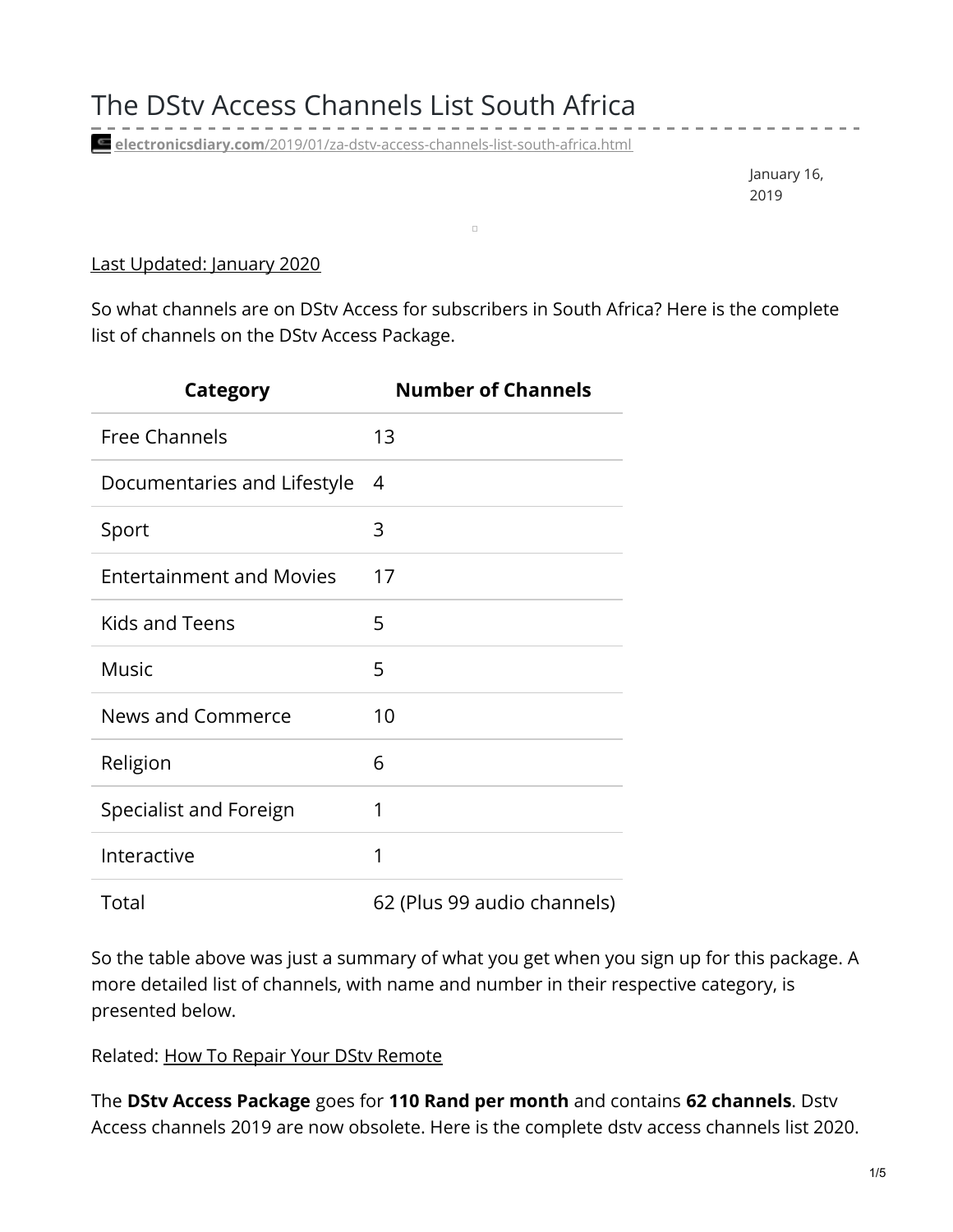

## DStv Access Channels List 2020

| <b>Channel Number</b> | <b>Name</b>                 |
|-----------------------|-----------------------------|
| 118                   | Telemundo                   |
| 126                   | <b>FOX</b> life             |
| 128                   | <b>WWE Superslam</b>        |
| 132                   | <b>CBS Reality</b>          |
| 135                   | Discovery TLC Entertainment |
| 137                   | <b>TNT Africa</b>           |
| 138                   | eMovies                     |
| 139                   | <b>M-Net Movies Zone</b>    |
| 140                   | eMovies Extra               |
| 152                   | Africa Magic Epic           |
| 155                   | <b>Real Time</b>            |
| 156                   | <b>SABC Encore</b>          |
| 163                   | Mzansi Wethu                |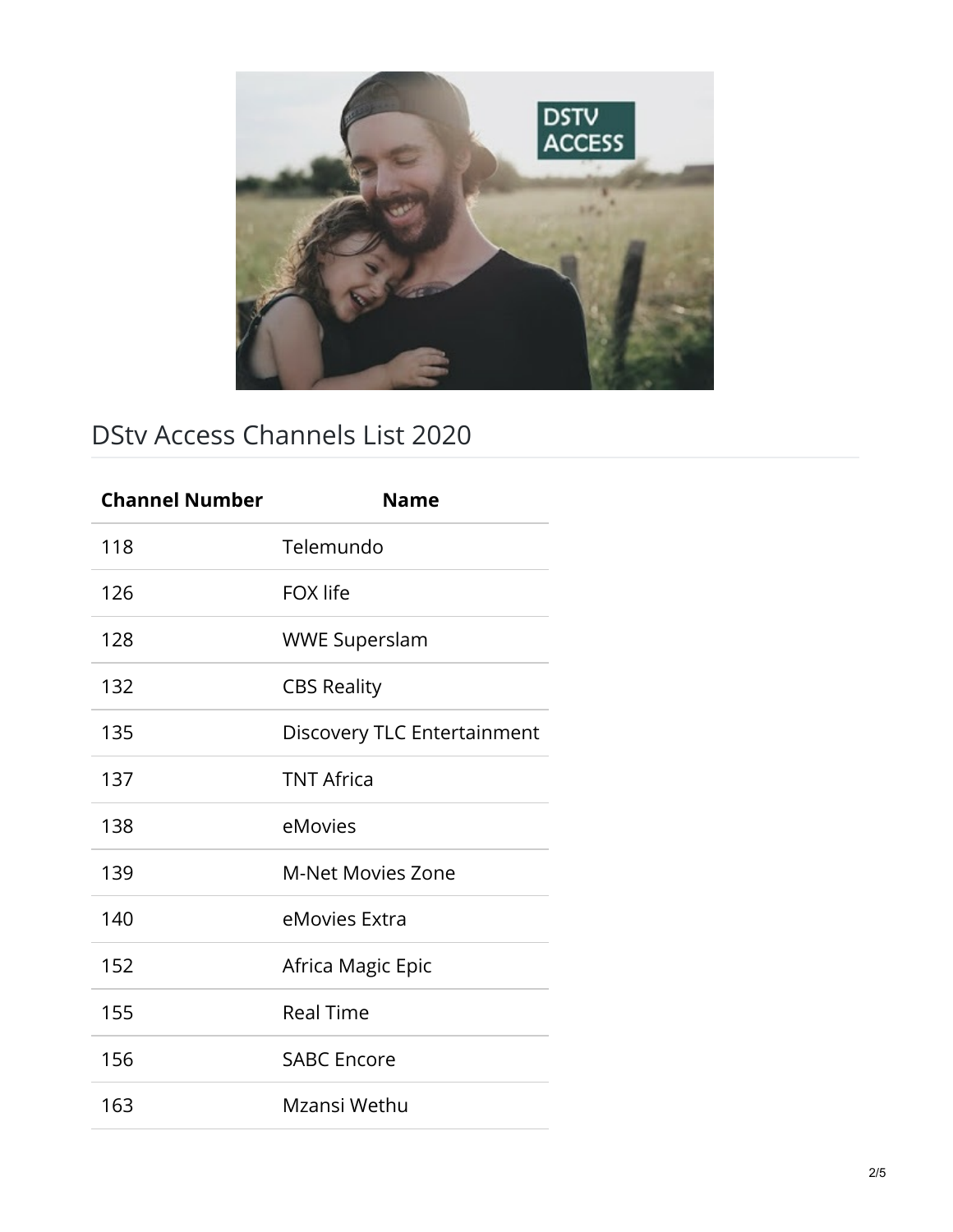| 164 | Mzansi Bioskop          |
|-----|-------------------------|
| 173 | <b>TV Mall</b>          |
| 176 | The Home Channel        |
| 178 | <b>Fashion One</b>      |
| 180 | People's Weather        |
| 182 | Nat Geo Wild            |
| 190 | Spice TV                |
| 191 | SABC <sub>1</sub>       |
| 192 | SABC <sub>2</sub>       |
| 193 | SABC <sub>3</sub>       |
| 194 | e.TV                    |
| 195 | e.TV Extra              |
| 200 | <b>SuperSport Blitz</b> |
| 210 | SuperSport 10           |
| 239 | TellyTrack              |
| 251 | Soweto TV               |
| 260 | Bay TV                  |
| 261 | 1 KZN                   |
| 262 | <b>Tshwane TV</b>       |
| 263 | Cape Town TV            |
| 265 | GauTV                   |
| 292 | Lesotho TV              |
| 299 | NTA i                   |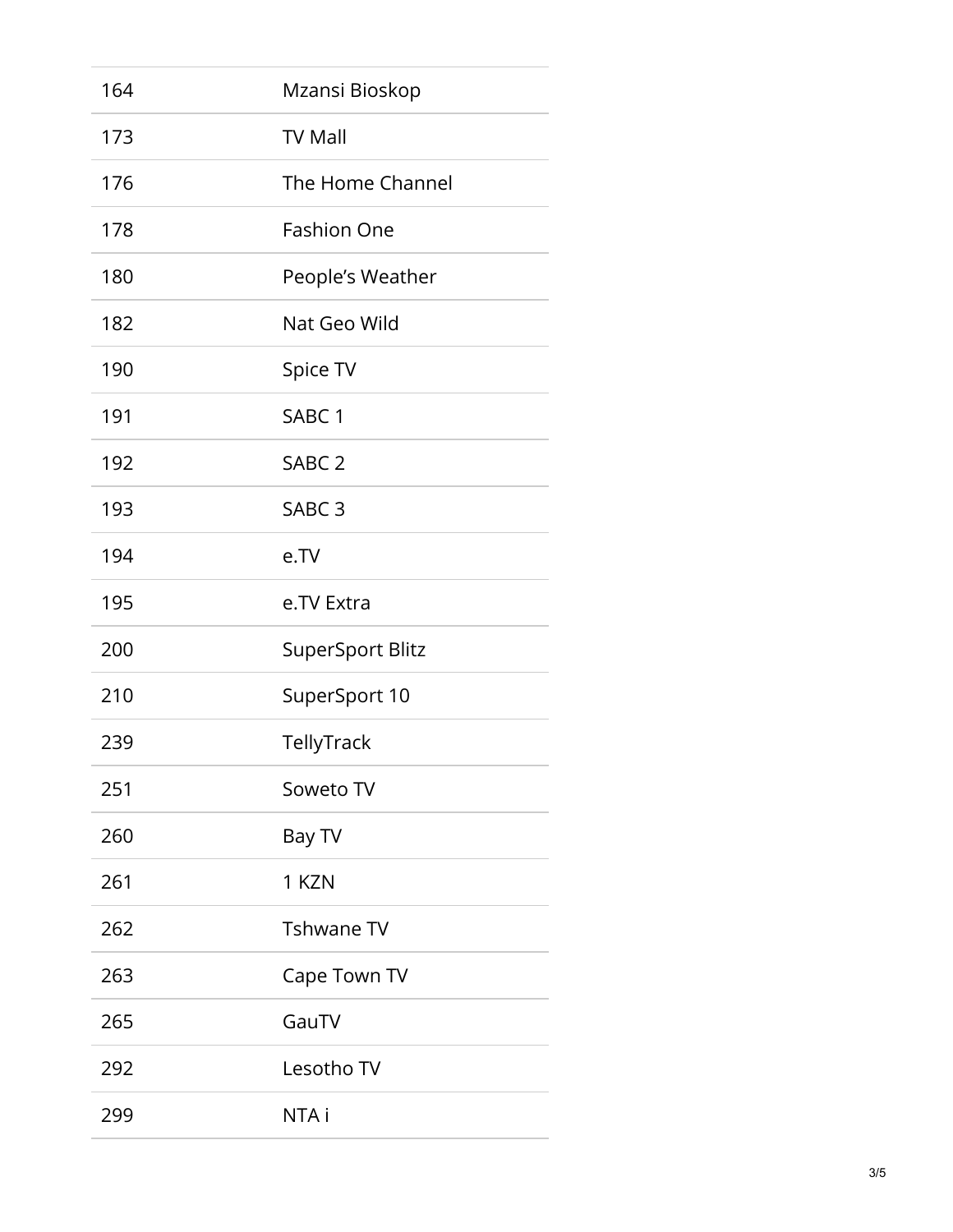| 301 | <b>Cartoon Network</b> |
|-----|------------------------|
| 309 | Disney Junior          |
| 310 | JimJam                 |
| 311 | eToonz                 |
| 319 | Mindset                |
| 320 | Channel O              |
| 321 | Mzansi Music           |
| 322 | <b>MTV Base</b>        |
| 327 | Sound City             |
| 331 | One Gospel             |
| 340 | Dumisa                 |
| 341 | <b>FAITH</b>           |
| 342 | Day Star               |
| 343 | <b>TBN Africa</b>      |
| 390 | <b>Emmanuel TV</b>     |
| 400 | <b>BBC World News</b>  |
| 404 | <b>SABC News</b>       |
| 405 | Newzroom Afrika        |
| 406 | Al Jazeera             |
| 407 | Russia Today           |
| 408 | Parliamentary Service  |
| 409 | <b>CGTN News</b>       |
| 410 | <b>CNBC Africa</b>     |